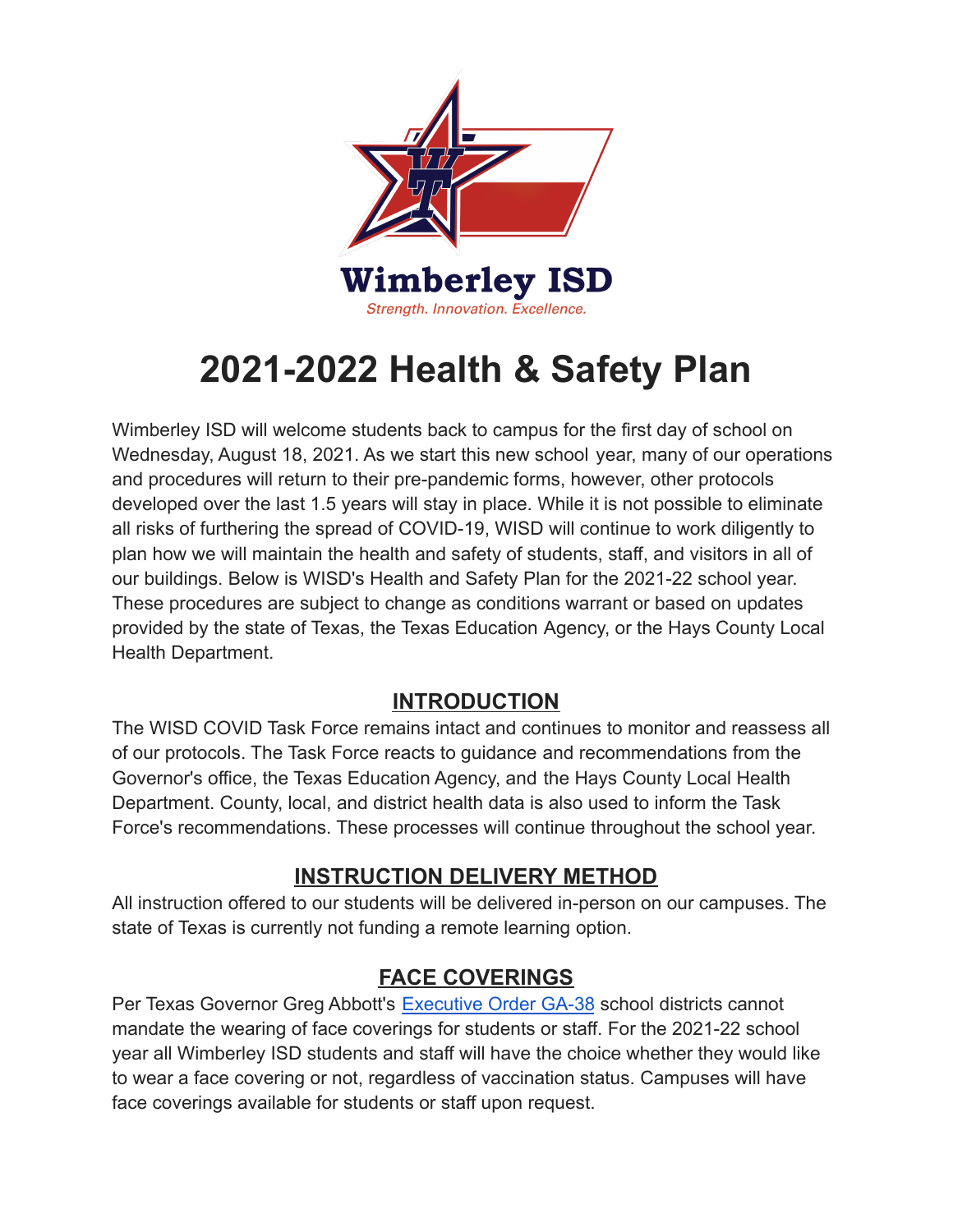# **CLASSROOM/BUILDING ENVIRONMENT**

A multi-layered mitigation strategy is the approach that will best support a healthy learning and work environment for students and staff.

**Sanitation:** WISD will continue with enhanced cleaning and sanitization protocols in its buildings and campuses. This includes the use of hospital-grade cleaners on common touch points throughout our buildings.

**Filtration:** Throughout the last school year Safe Breathing Zone Units were installed on campuses. These units combine ultraviolet light, bipolar ionization and HEPA filtration technologies to ensure classrooms, administrative and nurses offices, libraries, music rooms, and athletic halls will be supplied with a curtain of super filtered air. Last fall semester, needle-point ionization units were installed into all of the district's air units that serve large rooms, such as cafeterias, gymnasiums, and hallways.

**Spacing in Classrooms:** Per TEA, where feasible, campuses will support spacing techniques between students. Parents may also request desk shields for use by their student(s).

**Hygiene:** Hand sanitizer will be provided by the district for use by visitors, staff, and students. Students will be encouraged to wash their hands frequently and use good hygiene practices when sneezing and/or coughing.

## **SCHOOL NURSE'S OFFICE PROCEDURES**

As has been the standard practice for years, our campus nurses monitor students displaying symptoms of any illness and/or infectious diseases.

# **POSITIVE COVID-19 CASES**

**Students or Staff that Test Positive:** In the case of a student or staff member that has received a positive COVID-19 test result, the individual may not return to the campus until ten (10) days have passed since a positive test.

If the individual has tested positive for COVID-19 and believes the test was a false positive and wants to return to school before completing the above stay-at-home period, the individual may obtain a medical professional's note clearing the individual for return based on an alternative diagnosis, and present this note to their campus nurse.

**Absences and Attendance Guidelines:** WISD will follow the regular attendance policy for all student absences associated with COVID-19. Virtual learning is not an option offered at this time.

Staff members who test positive will not be permitted to be at work and will be required to use personal leave/local sick leave for these absences. The District will no longer provide a work from home option or paid sick leave associated with COVID-19.

**Case Reporting:** WISD asks parents and employees to report confirmed positive cases of COVID-19 to their campus nurse. District staff will not conduct school-based close-contact tracing. Campus nurses will share information with families of students who have notified WISD of a positive test including the [current CDC recommendations](https://www.cdc.gov/coronavirus/2019-ncov/if-you-are-sick/quarantine.html)